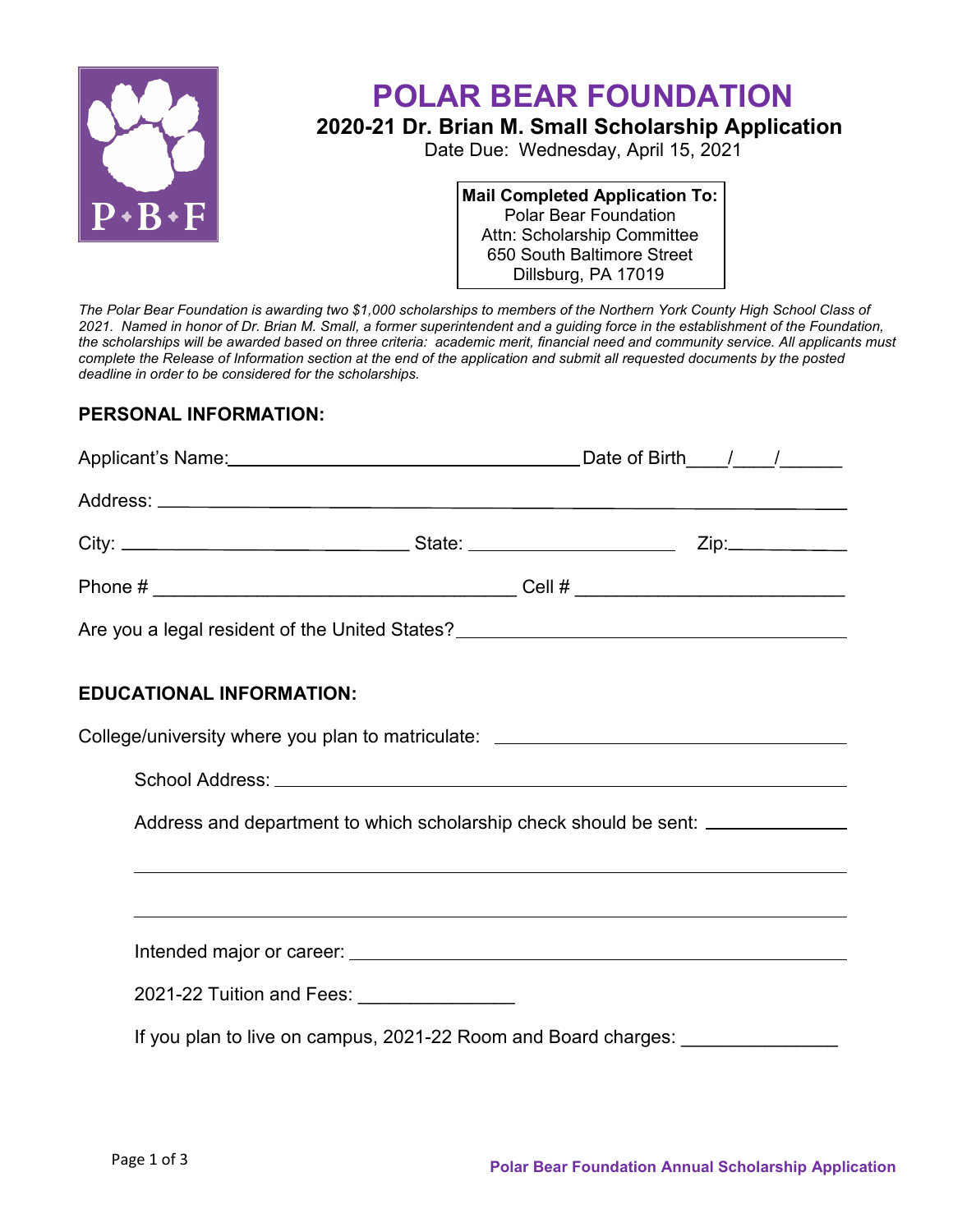**FINANCIAL NEED** – In addition to completing the information below, please submit the first page of the Student Aid Report from your 2020-21 FAFSA with your application. The Student Aid Report can be found at [www.fafsa.ed.gov.](http://www.fafsa.ed.gov/) Page 1 includes the following information.

| The SAR summarizes the information you submitted on your 2020-2021 Free Application for Federal Student Aid |  |
|-------------------------------------------------------------------------------------------------------------|--|
| (FAFSA).                                                                                                    |  |

| XXX-XX-6932 RE01 |  |
|------------------|--|
| EFC:             |  |
| DRN:             |  |
|                  |  |

Parent/Guardian names: \_\_\_\_\_\_\_\_\_\_\_\_\_\_\_\_\_\_\_\_\_\_\_\_\_\_\_\_\_\_\_\_\_\_\_\_\_\_\_\_\_\_\_\_\_\_\_\_\_\_\_\_

Brothers/Sisters still residing at home: (List name and current age):

\_\_\_\_\_\_\_\_\_\_\_\_\_\_\_\_\_\_\_\_\_\_\_\_ \_\_\_\_\_\_\_\_\_\_\_\_\_\_\_\_\_\_\_\_\_\_\_\_\_\_

\_\_\_\_\_\_\_\_\_\_\_\_\_\_\_\_\_\_\_\_\_\_\_\_ \_\_\_\_\_\_\_\_\_\_\_\_\_\_\_\_\_\_\_\_\_\_\_\_\_\_

Is anyone else in your household attending college in 2021-22? If so, please list name, year in school they will be in 2021-22 (i.e., freshman, sophomore, junior, senior) and school they are attending.

| Name | Year | <b>College Attending</b> |  |
|------|------|--------------------------|--|
|      |      |                          |  |
|      |      |                          |  |
|      |      |                          |  |

**FINANCIAL RESOURCES**: How much do you anticipate having to borrow toward your education expenses (tuition, room and board, fees, books) your first year?:

| OTHER SCHOLARSHIPS, AWARDS, OR GRANTS YOU ANTICIPATE RECEIVING:<br>Scholarship/Grant/Award | Amount | Date |
|--------------------------------------------------------------------------------------------|--------|------|
|                                                                                            |        |      |
|                                                                                            |        |      |
|                                                                                            |        |      |

**COMMUNITY SERVICE:** Please submit an essay (minimum 250 words) on "Why community service is important to me" and include a history of your community involvement.